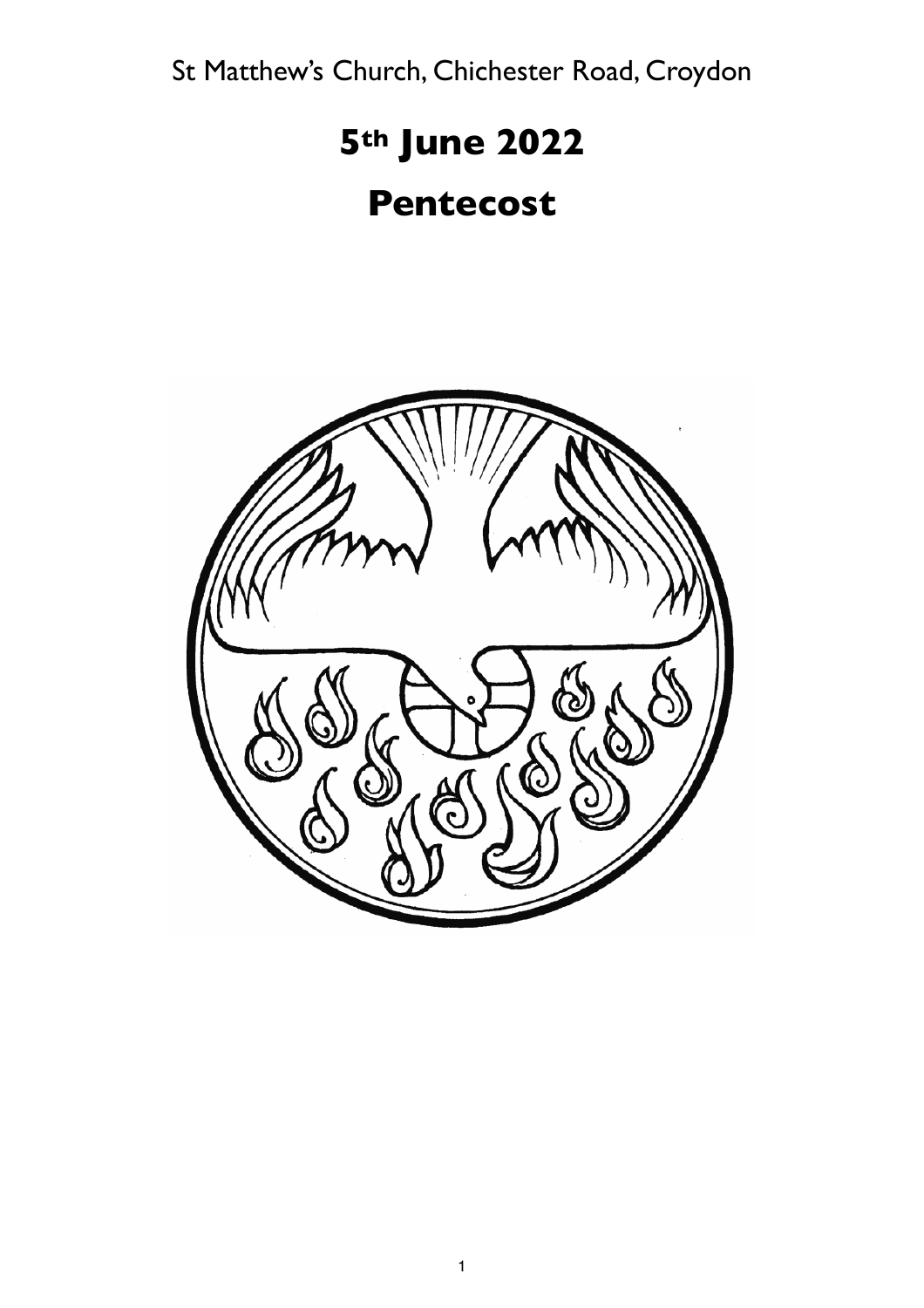

*We welcome you to St Matthew's Church this morning and pray you are blessed as we worship the Lord together in the power of the Holy Spirit.*

*If you are with us for the first time please fill in one of our Welcome Cards. Thank you.* 

*Please join in the words in* **bold print.** 

*Don't forget to silence your mobile!*

*Our Celebrant is Revd Linda Fox Our Preacher is Revd Simon Foster.*

# **¶ The Gathering**

### *Please stand*

Alleluia. Christ is risen.

### **He is risen indeed. Alleluia!**

The fire of God is coming! Sing praises! **Sing praises to God!**

The wind of God is blowing! Sing praises!

### **Sing praises to God!**

The joy of the Spirit is here! Sing praises!

### **Sing praises to God!**

Sing praises to God all the earth! Sing praises!

**Sing praises! Sing praises! Sing praises!**

# 㽈 **Hymn** 㽈

O Breath of Life, come sweeping through us, revive Your Church with life and power; O Breath of Life, come, cleanse, renew us, and fit Your Church to meet this hour.

O Breath of Love, come breathe within us, renewing thought and will and heart; come, Love of Christ, afresh to win us, revive Your Church in every part!

O Wind of God, come bend us, break us, till humbly we confess our need; then in Your tenderness remake us, revive, restore, for this we plead.

Revive us, Lord! Is zeal abating while harvest fields are vast and white? Revive, us Lord, the world is waiting, equip Thy Church to spread the light.

*Elizabeth Ann Porter Head (1850-1936) © Copyright control*

Grace, mercy and peace from God our Father and the Lord Jesus Christ be with you **and also with you.**

*Silence* 

They were all together in one place, praying and waiting, praying and waiting, praying and waiting.

*Silence*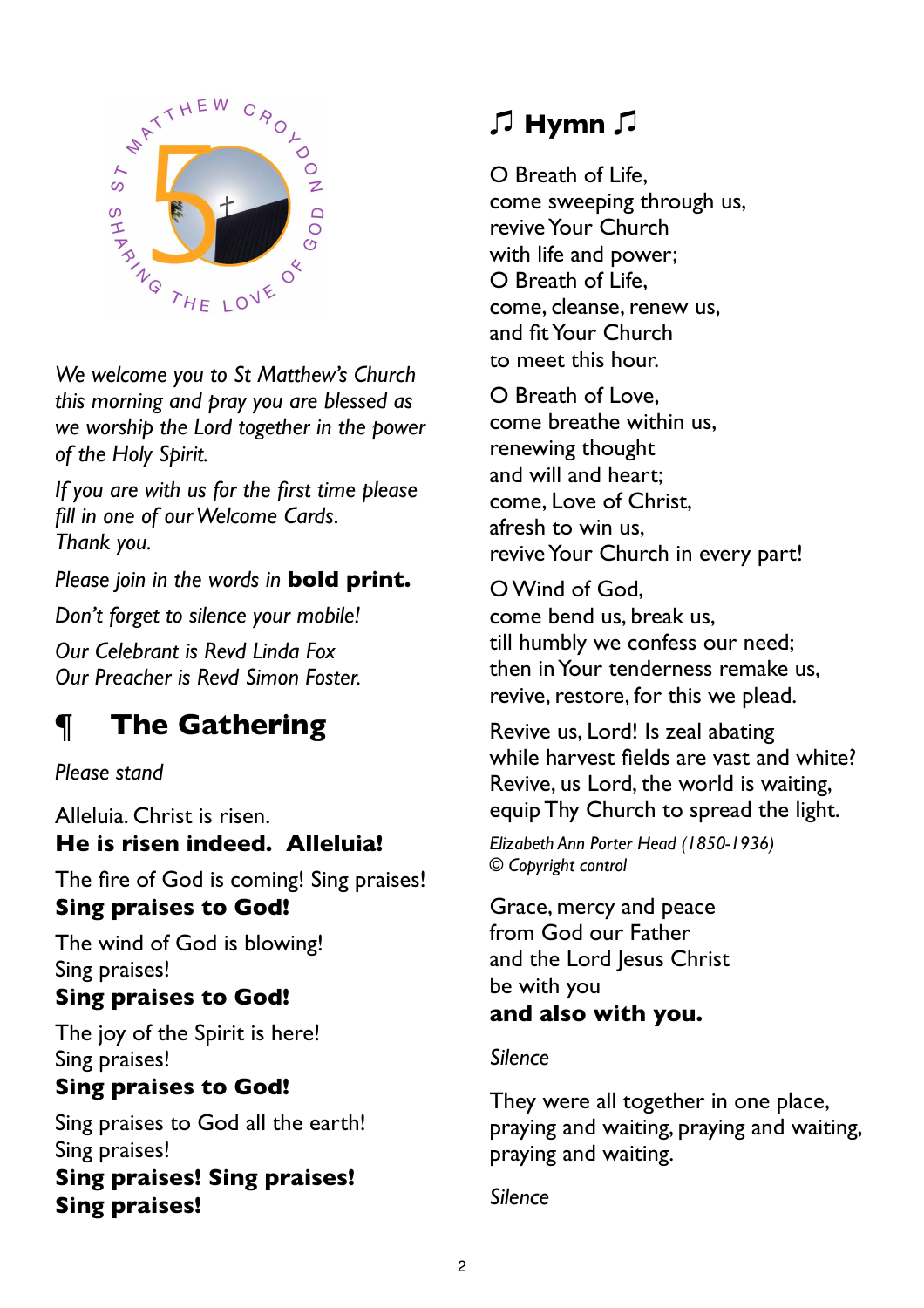**Almighty God, help us today to be open to your Spirit, to hear you word, proclaim your glory, and celebrate the Good News of Jesus Christ. Amen.**

*Please be seated*

## **The Confession and Absolution**

## **Invitation to confession**

Come, let us return to the Lord and say:

We confess to you our selfishness and lack of love: fill us with your Spirit. Lord, have mercy.

#### **Lord, have mercy.**

We confess to you our fear and failure in sharing our faith: fill us with your Spirit. Christ, have mercy.

#### **Christ, have mercy.**

We confess to you our stubbornness and lack of trust: fill us with your Spirit. Lord, have mercy.

#### **Lord, have mercy.**

May the Father forgive us by the death of his Son and strengthen us to live in the power of the Spirit all our days.

#### **Amen.**

*Please stand* 

### **Gloria in Excelsis**

**Glory be to God in heaven, peace to those who love him well;**

**on the earth let all his people speak his grace, his wonders** 

**tell:**

**Lord, we praise you for your glory,**

**mighty Father, heaven's king; hear our joyful adoration and accept the thanks we bring.**

**Only Son of God the Father, Lamb who takes our sin away, now with God in triumph seated -**

**for your mercy, Lord, we pray: Jesus Christ, most high and holy,**

**Saviour, you are God alone in the glory of the Father with the Spirit: Three-in-One!**

*Michael Perry Words © 1982 The Jubilate Group (admin. Hope Publishing Company)*

## **The Collect**

*A period of silent prayer*

Holy Spirit, sent by the Father, ignite in us your holy fire; strengthen your children with the gift of faith, revive your Church with the breath of love, and renew the face of the earth, through Jesus Christ our Lord. **Amen.**

## **¶ The Liturgy of the Word**

Let us prepare ourselves for the Word of God as it comes to us in the reading of Holy Scripture.

### **Our hearts and minds are open.**

*Please be seated*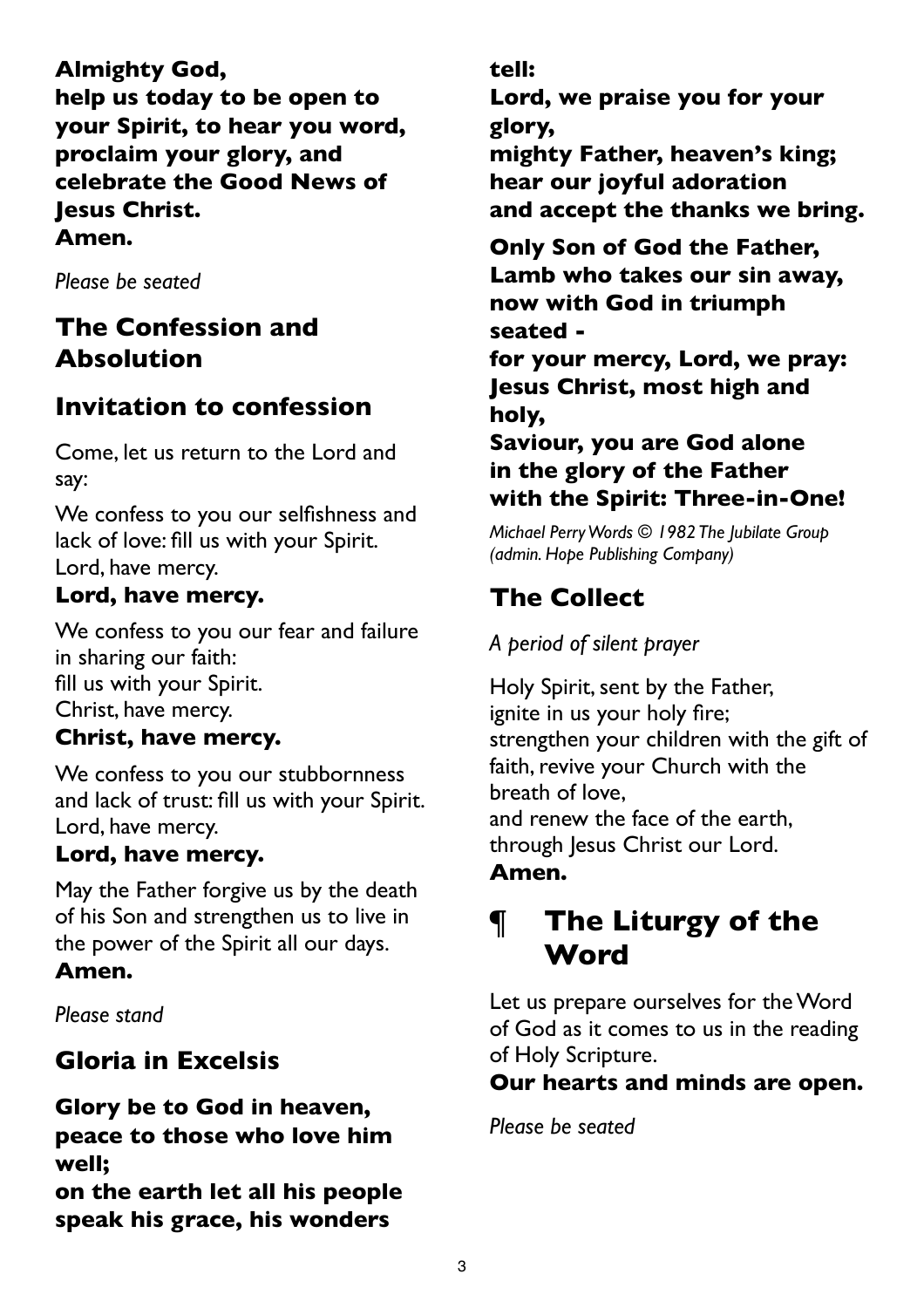## **First Reading**

#### *Romans 8: 14-17*

For all who are led by the Spirit of God are children of God. 15For you did not receive a spirit of slavery to fall back into fear, but you have received a spirit of adoption. When we cry, 'Abba! Father!' <sup>16</sup>it is that very Spirit bearing witness with our spirit that we are children of God, 17and if children, then heirs, heirs of God and joint heirs with Christ—if, in fact, we suffer with him so that we may also be glorified with him.'

This is the word of the Lord.

#### **Thanks be to God.**

## **Second Reading**

*Acts 2: 1 – 21*

**Chorus:** *getting louder* listen, listen, listen, listen, listen, listen!

**Voice 1:** It was the day of Pentecost

**Voice 2:** and all the followers of Jesus were in one place

**1:** Suddenly...

**2:** Suddenly... there was the sound of a rushing wind

**Chorus:** *getting louder* woosh, woosh, woosh, woosh, woosh, woosh!

**1:** a violent rushing wind from heaven

**Chorus:** *even louder* woosh, woosh, woosh, woosh!!

**2:** *shouting* and flames of fire appeared on everyone's head

**Chorus:** pshwwh, pshwwh, pshwwh

**1 and 2** together : and everyone began to talk in other languages ---

**Chorus:** mutter, mutter, mutter, mutter

**1:** and everyone

**2:** could understand each other

### **Chorus:** Bonjour!!

*pause*

**1:** There were lots of visitors in Jerusalem from all over the known world

**2:** They were amazed at what was happening and rushed up to find out more

**Chorus:** *chanted* There were Parthians, Medeans, Mesopotamians; Judeans Cappadocians, Pontians; Asians, Phyrgians; Pamphylians, Egyptians; Libyans, Romans; Cretans, Arabians; and Elamites...

But none from England!

**1:** and everyone could hear their own language being spoken

**2:** it was very confusing...

**1:** so some said they must be drunk

*pause*

**1:** So Peter stepped forward to speak to the crowd

**2:** it's only nine in the morning! He said, we're not drunk

**1:** no – all this is happening just as the prophet Joel said

**2:** he said there will come a day when there will be

**Chorus:** Visions and prophecy

**1:** not just for a few

**Chorus:** but for men and women, sons and daughters, boys and girls

**2:** Even on slaves

**Chorus:** even on slaves!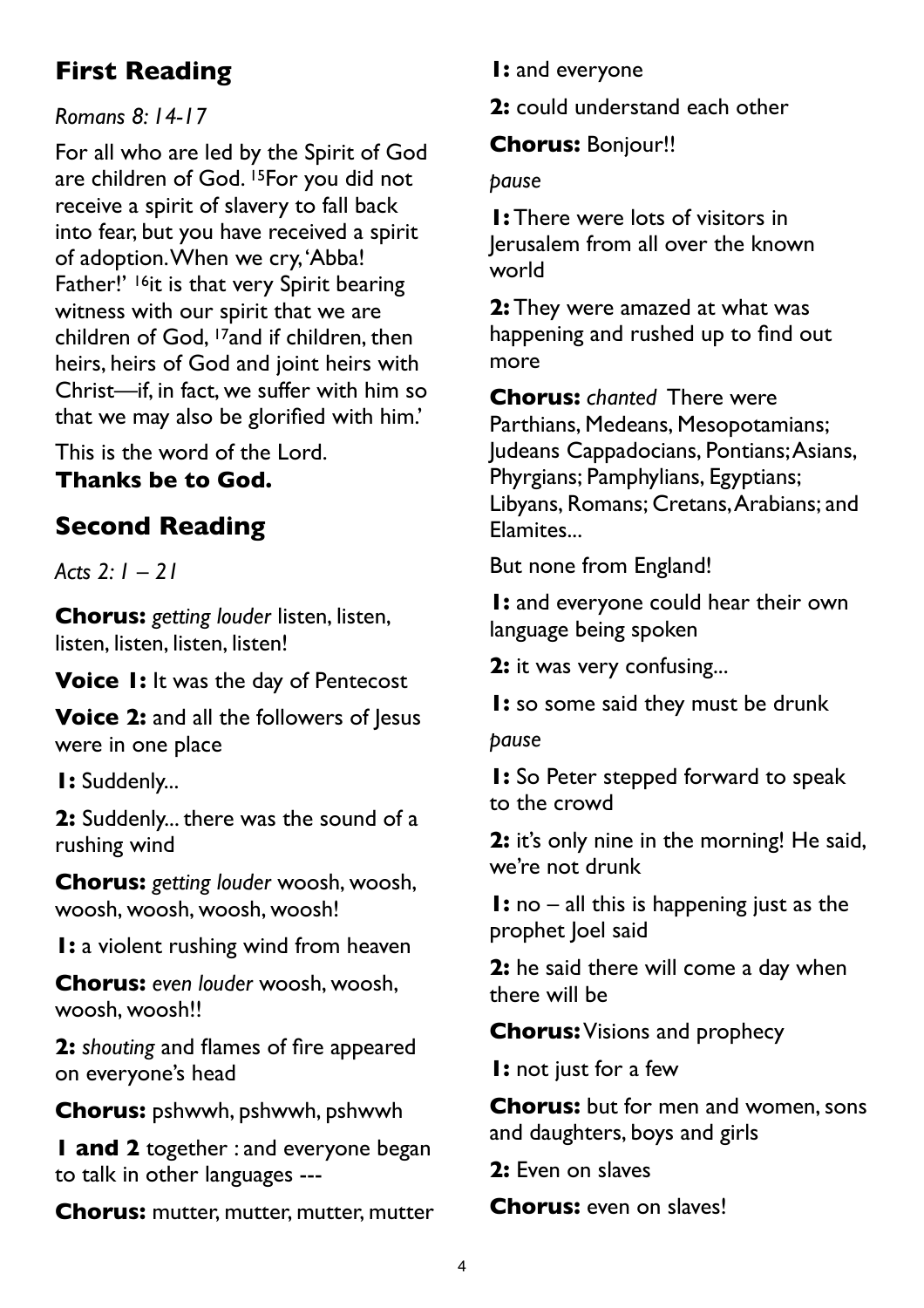**1:** and there will be signs of fire and mist and darkness and noise

**2:** for it is the great and glorious day of the Lord

**Chorus:** *loudly* And everyone who calls on the name of the Lord shall be saved!

This is the word of the Lord.

### **Thanks be to God.**

*We stand to sing*

# 㽈 **Song** 㽈

Spirit of the living God, fall afresh on me; Spirit of the living God, fall afresh on me; break me, melt me, mould me, fill me; Spirit of the living God, fall afresh on me.

Spirit of the living God, fall afresh on us; Spirit of the living God, fall afresh on us; break us, melt us, mould us, fill us; Spirit of the living God, fall afresh on us.

*Daniel Iverson (1890-1977) © 1963 Birdwing Music/ EMI Christian Music Publishing. Administered by CopyCare*

# **The Gospel**

Alleluia, alleluia alleluia. **Alleluia, alleluia, alleluia.**  Come, Holy Spirit, fill the hearts of your faithful people and kindle in them the fire of your love.

### **Alleluia, alleluia, alleluia.**

The Lord be with you **and also with you.**

Hear the Gospel of our Lord Jesus Christ according to John. **Glory to you, O Lord.**

### *John 14.8-17; 25-27*

Philip said to him, 'Lord, show us the Father, and we will be satisfied.' <sup>9</sup>lesus said to him, 'Have I been with you all this time, Philip, and you still do not know me? Whoever has seen me has seen the Father. How can you say, "Show us the Father"? 10Do you not believe that I am in the Father and the Father is in me? The words that I say to you I do not speak on my own; but the Father who dwells in me does his works. 11Believe me that I am in the Father and the Father is in me; but if you do not, then believe me because of the works themselves. 12Very truly, I tell you, the one who believes in me will also do the works that I do and, in fact, will do greater works than these, because I am going to the Father. 13I will do whatever you ask in my name, so that the Father may be glorified in the Son. 14If in my name you ask me for anything, I will do it.

The Promise of the Holy Spirit

<sup>15'</sup>If you love me, you will keep my commandments. 16And I will ask the Father, and he will give you another Advocate, to be with you for ever. <sup>17</sup>This is the Spirit of truth, whom the world cannot receive, because it neither sees him nor knows him. You know him, because he abides with you, and he will be in you.

25<sup>'</sup>l have said these things to you while I am still with you. 26But the Advocate, the Holy Spirit, whom the Father will send in my name, will teach you everything, and remind you of all that I have said to you. 27Peace I leave with you; my peace I give to you. I do not give to you as the world gives. Do not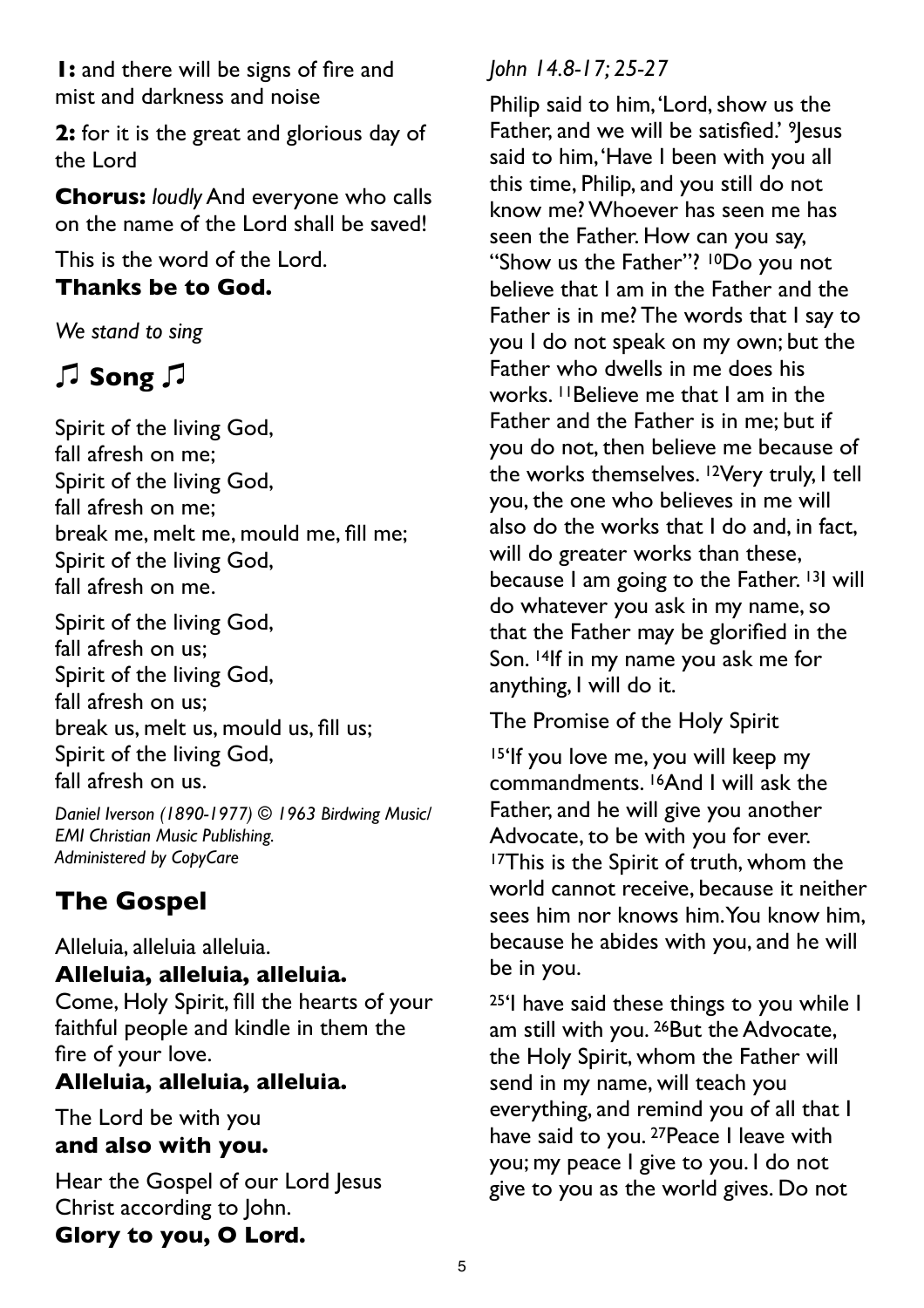let your hearts be troubled, and do not let them be afraid.

This is the Gospel of the Lord. **Praise to you, O Christ.**

*Please be seated* 

## **Sermon**

Let us stand to declare our faith in God.

## **The Creed**

**We believe in God the Father, from whom every family in heaven and on earth is named.**

**We believe in God the Son, who lives in our hearts through faith, and fills us with his love.**

**We believe in God the Holy Spirit, who strengthens us with power from on high.**

**We believe in one God; Father, Son and Holy Spirit. Amen.** 

## **Prayers of Intercession**

Lord in your mercy, **hear our prayer.**

Holy Spirit, who teaches us all things, we pray for your wisdom and understanding in every situation that we find difficult – in our world, in our community and in our own lives. Help us to watch and wait and work for peace and healing in your world. Lord, come to bless us **and fill us with your Spirit.**

Merciful Father,

**accept these prayers for the sake of your Son, our Saviour, Jesus Christ. Amen.**

## **¶ The Liturgy of the Sacrament**

*Please stand* 

## **The Peace**

God makes peace within us— let us claim it.

God makes peace between us—let us share it.

The peace of the Lord be with you.

### **And also with you.**

Let us offer one another a sign of God's peace.

# 㽈 **Hymn** 㽈

Come down, O love divine, seek Thou this soul of mine, and visit it with Thine own ardour glowing; O Comforter, draw near, within my heart appear, and kindle it, Thy holy flame bestowing. O let it freely burn, till earthly passions turn to dust and ashes in its heat consuming; and let Thy glorious light shine ever on my sight,

and clothe me round, the while my path illuming.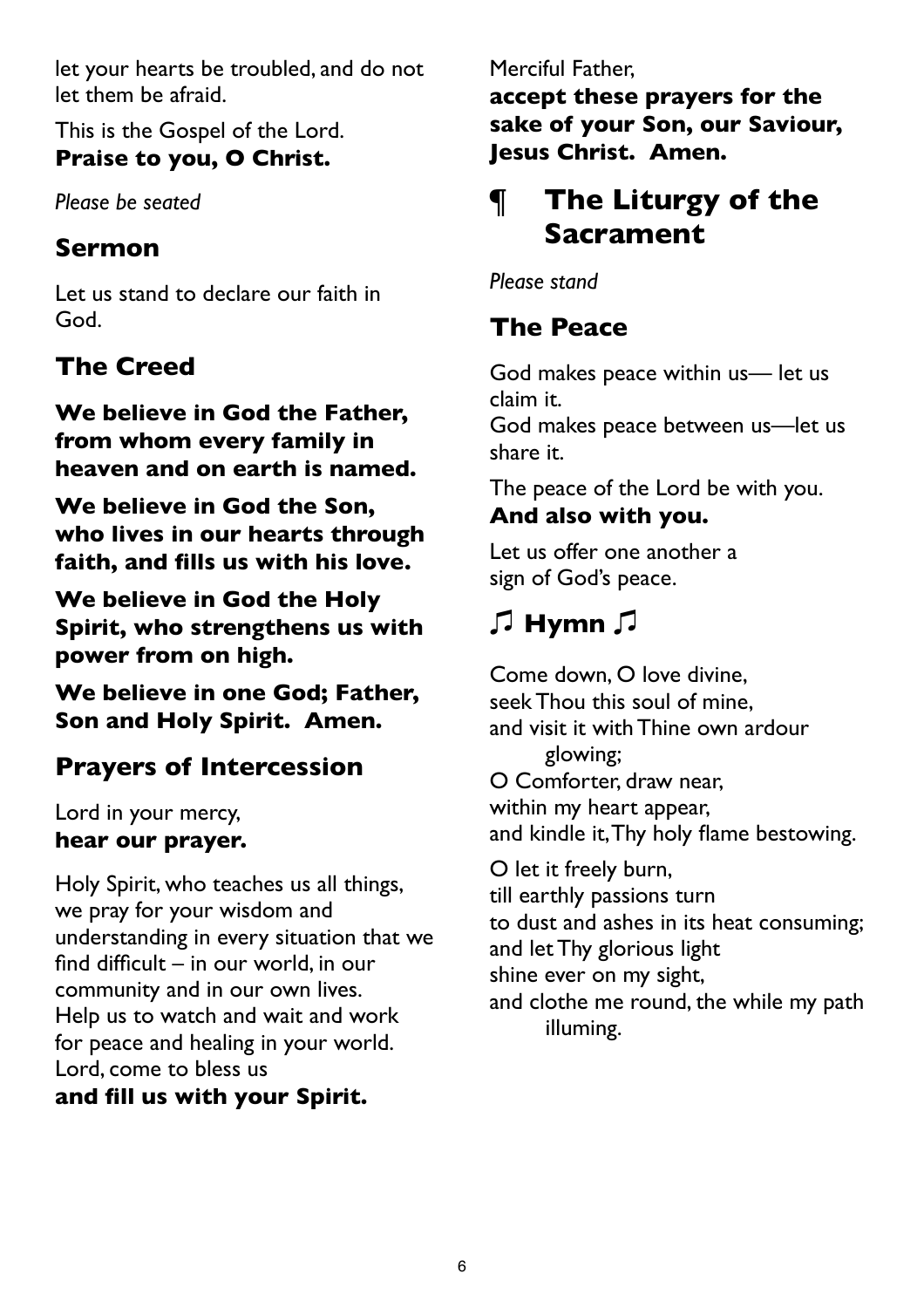Let holy charity mine outward vesture be, and lowliness become mine inner clothing; true lowliness of heart, which takes the humbler part, and o'er its own shortcomings weeps with loathing.

And so the yearning strong, with which the soul will long, shall far outpass the power of human telling; for none can guess its grace, till he become the place wherein the Holy Spirit makes His dwelling.

*Bianco da Siena (d. 1434); trans. Richard F. Littledale (1833-1890)*

**Yours, Lord, is the greatness, the power, the glory, the splendour, and the majesty; for everything in heaven and on earth is yours. All things come from you, and of your own do we give you.**

Blessed be God, who feeds the hungry, who raises the poor, who fills us with his Holy Spirit. **Blessed be God for ever.**

## **The Eucharistic Prayer (B)**

The Lord be with you **and also with you.**

Lift up your hearts. **We lift them to the Lord.**

Let us give thanks to the Lord our God. **It is right to give thanks and praise.**

Father, we give you thanks and praise through your beloved Son Jesus Christ, your living Word,

through whom you have created all things;

who was sent by you in your great goodness to be our Saviour.

By the power of the Holy Spirit he took flesh;

as your Son, born of the blessed Virgin, he lived on earth and went about among us;

he opened wide his arms for us on the cross;

he put an end to death by dying for us; and revealed the resurrection by rising to new life;

so he fulfilled your will and won for you a holy people.

And now we give you thanks because by the Holy Spirit you lead us into all truth, and give us power to proclaim your gospel to the nations, and to serve you as a royal priesthood.

Therefore with angels and archangels, and with all the company of heaven, we proclaim your great and glorious name, for ever praising you and singing:

**Holy, holy, holy Lord, God of power and might, heaven and earth are full of your glory. Hosanna in the highest. Blessed is he who comes in the name of the Lord. Hosanna in the highest.**

Lord, you are holy indeed, the source of all holiness;

grant that by the power of your Holy Spirit, and according to your holy will, these gifts of bread and wine may be to us the body and blood of our Lord lesus Christ;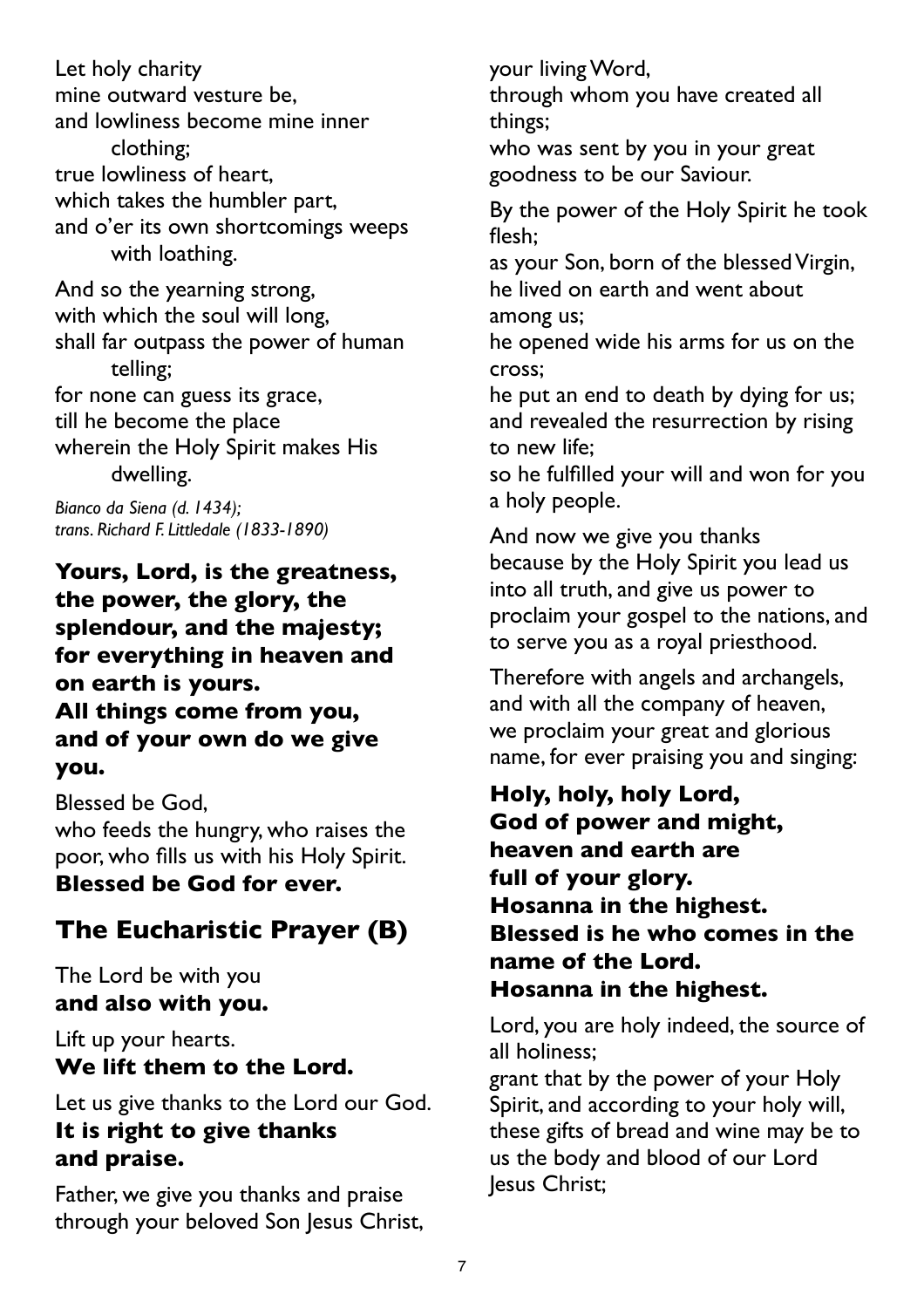who, in the same night that he was betrayed, took bread and gave you thanks; he broke it and gave it to his disciples, saying:

Take, eat; this is my body which is given for you;

do this in remembrance of me.

In the same way, after supper he took the cup and gave you thanks; he gave it to them, saying: Drink this, all of you; this is my blood of the new covenant, which is shed for you and for many for the forgiveness of sins. Do this, as often as you drink it, in remembrance of me.

Christ is the bread of life:

#### **When we eat this bread and drink this cup, we proclaim your death, Lord Jesus, until you come in glory.**

And so, Father, calling to mind his death on the cross,

his perfect sacrifice made once for the sins of the whole world;

rejoicing in his mighty resurrection and glorious ascension,

and looking for his coming in glory, we celebrate this memorial of our redemption.

As we offer you this our sacrifice of praise and thanksgiving,

we bring before you this bread and this cup and we thank you for counting us worthy to stand in your presence and serve you.

Send the Holy Spirit on your people and gather into one in your kingdom all who share this one bread and one cup, so that we, in the company of St Matthew and all the saints, may praise and glorify you for ever, through Jesus Christ our Lord;

**by whom, and with whom, and in whom, in the unity of the Holy Spirit, all honour and glory be yours, almighty Father, for ever and ever. Amen.**

#### **The Lord's Prayer**

Being made one by the power of the Spirit, as our Saviour taught us, so we pray

**Our Father in heaven, hallowed be your name, your kingdom come, your will be done, on earth as in heaven. Give us today our daily bread. Forgive us our sins as we forgive those who sin against us. Lead us not into temptation but deliver us from evil. For the kingdom, the power, and the glory are yours now and for ever. Amen.** 

## **Breaking of the Bread**

We break this bread to share in the body of Christ. **Though we are many, we are one body, because we all share in one bread.**

### **Agnus Dei**

**Jesus, Lamb of God, have mercy on us.**

**Jesus, bearer of our sins, have mercy on us.**

**Jesus, redeemer of the world, give us your peace.**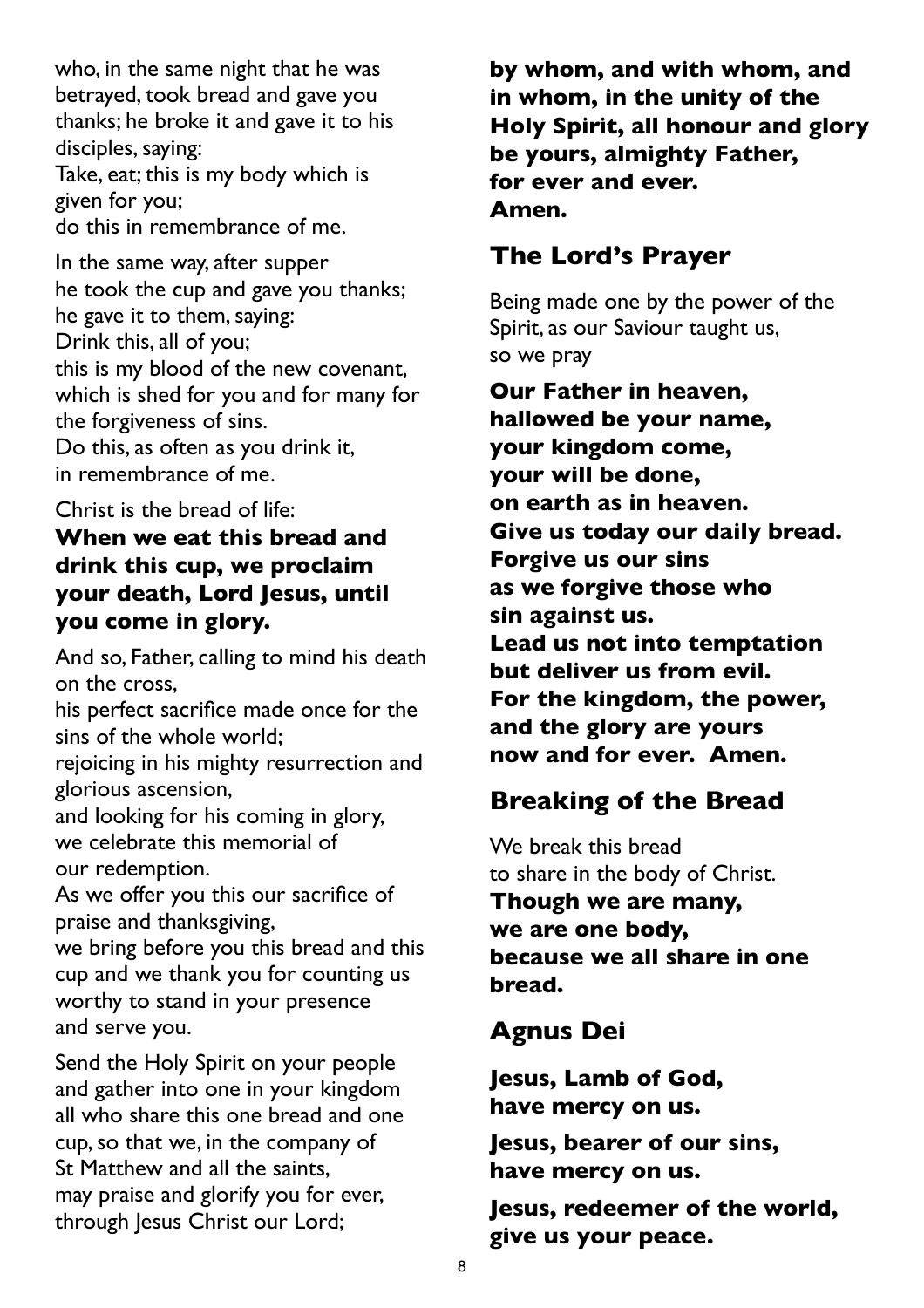## **Giving of Communion**

Alleluia. Christ our passover is sacrificed for us.

### **Therefore let us keep the feast. Alleluia.**

*Communicant members of any Christian Church are invited to receive Holy Communion. If you wish to receive a blessing please bow your head.*

# 㽈 **Anthem** 㽈

# 㽈 **Song** 㽈

Be still, for the presence of the Lord, the Holy One, is here; come bow before Him now with reverence and fear: in Him no sin is found, we stand on holy ground. Be still, for the presence of the Lord, the Holy One, is here.

Be still, for the glory of the Lord is shining all around; He burns with holy fire, with splendour He is crowned. How awesome is the sight, our radiant King of light! Be still, for the glory of the Lord is shining all around.

Be still, for the power of the Lord is moving in this place: He comes to cleanse and heal, to minister His grace. No work too hard for Him, in faith receive from Him. Be still, for the power of the Lord is moving in this place.

*David J Evans (b.1957) © 1986 Kingsway's Thankyou Music*

## **Prayer after Communion**

*Silence is kept.*

Faithful God, who fulfilled the promises of Easter by sending us your Holy Spirit and opening to every race and nation the way of life eternal: open our lips by your Spirit, that every tongue may tell of your glory; through Jesus Christ our Lord. **Amen.**

**Almighty God, we thank you for feeding us with the body and blood of your Son Jesus Christ. Through him we offer you our souls and bodies to be a living sacrifice. Send us out in the power of your Spirit to live and work to your praise and glory. Amen.**

## **Notices**

# 㽈 **Song** 㽈

Sent by the Lord am I; my hands are ready now to make the earth the place in which the kingdom comes. Sent by the Lord am I; my hands are ready now to make the earth the place in which the kingdom comes.

The angels cannot change a world of hurt and pain ilnto a world of love, of justice and of peace. The task is mine to do, to set it really free.